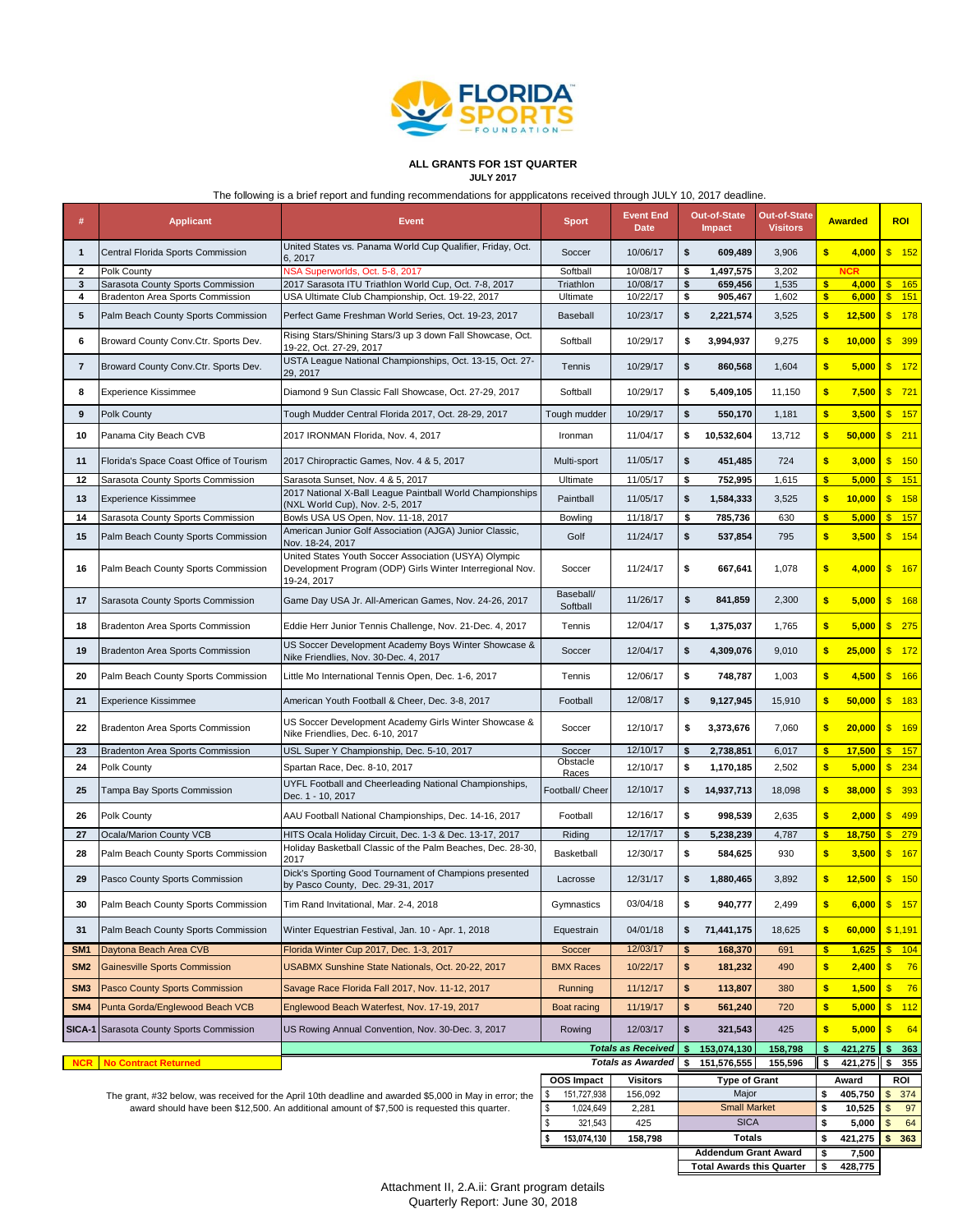## **Addendum to 16/17 contract:**

| 32 | Palm Beach County Sports Commission            | Perfect Game World Wood Bat Assoc. WWBA World<br>Championship, Oct. 19-23, 2017 | 10/23/17 | 2.565.490 | 3.923 |  | 12,500              |  | 7.500 |
|----|------------------------------------------------|---------------------------------------------------------------------------------|----------|-----------|-------|--|---------------------|--|-------|
|    | Withdrawn prior to contract:                   |                                                                                 |          |           |       |  |                     |  |       |
|    | Broward County Conv.Ctr. Sports Dev.           | 12th Offense Defense All American Bowl, Dec 18-22, 2017                         | 12/22/17 | 2.304.202 | 3.410 |  | $10,000$ $\sqrt{5}$ |  |       |
|    | NCR: No contract returned; removed from awards |                                                                                 |          |           |       |  |                     |  |       |
|    | Polk County Tourism and Sports<br>Marketing    | (NCR) NSA Superworlds, Oct. 5-8, 2017                                           | 10/08/17 | .497.575  | 3.202 |  | $6,000$   \$        |  |       |

# **ALL GRANTS FOR 2ND QUARTER**

**OCTOBER 2017**

The following is a brief report and funding recommendations for appplicatons received through OCTOBER 10, 2017 deadline.

| #               | <b>Applicant</b>                        | <b>Event</b>                                                                                                        | <b>Sport</b>                  | <b>Event End</b><br><b>Date</b> | Out-of-State<br>Impact | Out-of-State<br><b>Visitors</b> |               | <b>Awarded</b>  |               | <b>ROI</b>          |
|-----------------|-----------------------------------------|---------------------------------------------------------------------------------------------------------------------|-------------------------------|---------------------------------|------------------------|---------------------------------|---------------|-----------------|---------------|---------------------|
| <b>P1</b>       | Florida Citrus Sports                   | NFL Pro Bowl 2018 01/28/2018                                                                                        | Football                      | 01/28/18                        | \$<br>23,550,000       | 26,000                          | \$            | 300,000         | $\mathsf{s}$  | 79                  |
| P <sub>2</sub>  | Tampa Bay Sports Commission             | National Hockey League (NHL) All Star Weekend January 26-<br>28, 2018                                               | Hockey                        | 01/28/18                        | \$<br>7,237,200        | 8,187                           | \$            | 350,000         | $\sqrt[3]{3}$ | 21                  |
| P <sub>3</sub>  | Broward County Conv.Ctr. Sports Dev.    | FIVB Swatch International Beach Volleyball Majors (Kickoff)<br>February 27-March 4, 2018                            | Volleyball                    | 03/04/18                        | \$<br>16,178,522       | 20,050                          | \$            | 100,000         |               | \$ 162              |
| P4              | Greater Miami CVB                       | Miami Open presented by Itaú March 19 - Aprl 1, 2018                                                                | Tennis                        | 04/01/18                        | \$<br>52,855,321       | 116,625                         |               | <b>No Award</b> |               |                     |
| $\mathbf{1}$    | Broward County Conv.Ctr. Sports Dev.    | Kreul Classic December 15-19, 2017                                                                                  | Basketball                    | 12/19/17                        | \$<br>1,052,325        | 2,360                           | $\bullet$     | 7,000           |               | $\frac{\$}{\$}$ 150 |
| 2               | Pensacola Sports                        | NIRSA Flag Football National Championships January 5 - 7,<br>2018                                                   | <b>Flag Football</b>          | 01/07/18                        | \$<br>716,516          | 1,174                           | \$            | 4,700           |               | $\frac{1}{2}$ 152   |
| 3               | <b>Bradenton Area Sports Commission</b> | 2018 USFTL Nationals 1/12-14/2018                                                                                   | Football                      | 01/17/18                        | \$<br>2,670,567        | 6,710                           | $\bullet$     | 17,000          |               | \$ 157              |
| 4               | Palm Beach County Sports Commission     | Game Day USA Junior All-American Games January 12-14,<br>2018                                                       | All-American<br>Games         | 01/14/18                        | \$<br>512,911          | 1,060                           | $\frac{1}{2}$ | 3,400           |               | $\frac{1}{2}$ 151   |
| 5               | Lee County Sports Development           | 2018 US Figure Skating Eastern Synchronized Skating<br>Sectionals Jan. 17-20, 2018                                  | <b>Figure Skating</b>         | 01/20/18                        | \$<br>4,150,058        | 7,905                           | $\frac{1}{2}$ | 20,000          |               | \$208               |
| 6               | Broward County Conv.Ctr. Sports Dev.    | UANA Swimming Cup (Union Americana de Natacion)<br>January 19-21, 2018                                              | Swimming                      | 01/21/18                        | \$<br>915,132          | 1,470                           | \$            | 6,000           |               | $\frac{1}{2}$ 153   |
| 7               | Broward County Conv.Ctr. Sports Dev.    | Pegasus World Cup Horse Race January 27, 2018                                                                       | Horse Racing                  | 01/27/18                        | \$<br>5,518,860        | 11,600                          |               | <b>No Award</b> |               |                     |
| 8               | Greater Miami CVB                       | Miami Marathon and Half Marathon, Tropical 5K and Health<br>and Fitness Expo January 26-28, 2018                    | Marathon                      | 01/28/18                        | \$<br>7,734,509        | 12,694                          | \$            | 37,500          |               | \$206               |
| 9               | Tampa Bay Sports Commission             | 2018 ISSA/WBSC World Tournament of Champions January<br>24-28, 2018                                                 | Softball                      | 01/28/18                        | \$<br>1,831,045        | 4,090                           | $\bullet$     | 9,000           |               | \$ 203              |
| 10              | Central Florida Sports Commission       | City of Lights Invitational February 9-11, 2018                                                                     | Gymnastics                    | 02/11/18                        | \$<br>957,847          | 1,905                           | $\bullet$     | 6,400           |               | $\frac{1}{2}$ 150   |
| 11              | Polk County                             | Senior Softball USA Tournament of Champions February 9 -<br>11, 2018                                                | Softball                      | 02/11/18                        | \$<br>1,368,178        | 2,194                           | $\frac{1}{2}$ | 6,000           |               | \$228               |
| 12              | Space Coast Office of Tourism           | Publix Florida Marathon & Half-Marathon Weekend<br>February 10 - 11, 2018                                           | Marathon                      | 02/11/18                        | \$<br>278,436          | 985                             | $\bullet$     | 1,850           |               | \$ 151              |
| 13              | Broward County Conv.Ctr. Sports Dev.    | Junior International Water Polo Tournament February 16-18,<br>2018                                                  | <b>Water Polo</b>             | 02/18/18                        | \$<br>1,636,170        | 2,970                           | $\frac{1}{2}$ | 4,000           |               | \$ 409              |
| 14              | Ocala/Marion County VCB                 | FEI Nation's Cup February 13-18, 2018                                                                               | Equestrian                    | 02/13/18                        | \$<br>3,494,108        | 7,355                           | $\bullet$     | 18,750          |               | \$ 186              |
| 15              | Tampa Bay Sports Commission             | 2018 Monster Energy AMA Supercross February 24, 2018                                                                | Motorcycle<br>racing          | 02/24/18                        | \$<br>1,854,430        | 6,960                           | $\frac{1}{2}$ | 12,000          |               | \$ 155              |
| 16              | Central Florida Sports Commission       | 2018 American Athletic Conference Men's Basketball<br>Championship March 8-11, 2018                                 | Basketball                    | 03/11/18                        | \$<br>2,420,034        | 7,919                           | $\bullet$     | 14,000          |               | \$ 173              |
| 17              | Space Coast Office of Tourism           | Softball Magazine's Softball Spring Training 2018 March 7 -<br>10, 2018 & March 14 - 17, 2018                       | Softball                      | 03/17/18                        | \$<br>817,538          | 666                             | \$            | 5,000           |               | \$ 164              |
| 18              | Punta Gorda/Englewood Beach VCB         | Snowbird Baseball Classic Feb. 16-Mar. 25                                                                           | Baseball                      | 03/25/18                        | \$<br>5,974,867        | 7,800                           | $\bullet$     | 10,000          |               | \$597               |
| 19              | Ocala/Marion County VCB                 | HITS Ocala Winter Circuit January 16 - March 25, 2018<br>Spring Break Sports Lacrosse February 25, 2018 - March 25, | Equestrian                    | 03/25/18                        | \$<br>22,960,952       | 6,230                           | \$            | 18,750          |               | \$1,225             |
| 20              | Polk County                             | 2018<br>RussMatt Baseball 2018 Central Florida Invitational February                                                | Lacrosse                      | 03/25/18                        | \$<br>1,293,658        | 1,383                           | \$            | 7,000           |               | \$ 185              |
| 21              | Polk County                             | 12 - March 31                                                                                                       | Baseball                      | 03/31/18                        | \$<br>16,806,202       | 15,500                          | \$            | 21,000          |               | \$800               |
| 22              | Broward County Conv.Ctr. Sports Dev.    | Florida Derby March 30-April 1, 2018                                                                                | Equestrian                    | 04/01/18                        | \$<br>3,616,880        | 7,150                           |               | <b>No Award</b> |               |                     |
| 23              | <b>Treasure Coast Sports Commission</b> | Historic Dodgertown International, College, High School<br>Training January 13 - April 8, 2018                      | Baseball                      | 04/08/18                        | \$<br>27,037,737       | 55,330                          | $\frac{1}{2}$ | 10,000          |               | \$2,704             |
| 24              | Treasure Coast Sports Commission        | Florida Coast Spring Training February 8 - April 8, 2018<br>YMCA Masters National Swimming Championships April 19-  | Baseball                      | 04/08/18                        | \$<br>5,292,805        | 6,150                           | \$            | 10,000          |               | \$529               |
| 25              | Broward County Conv.Ctr. Sports Dev.    | 22, 2018                                                                                                            | Swimming                      | 04/22/18                        | \$<br>1,036,735        | 1,960                           | $\bullet$     | 7,000           |               | \$ 148              |
| 26              | Broward County Conv.Ctr. Sports Dev.    | YMCA National Diving Championships April 18-22, 2018                                                                | Diving                        | 04/22/18                        | \$<br>720,258          | 1,504                           | \$            | 3,500           |               | \$206               |
| 27              | <b>Experience Kissimmee</b>             | Spring Break Sports Tennis 2/18-4/30/2018                                                                           | Tennis                        | 04/30/18                        | \$<br>2,698,784        | 2,479                           | $\frac{1}{2}$ | $10,000$ \$ 270 |               |                     |
| 28              | Space Coast Office of Tourism           | Cocoa Beach Baseball/Softball Spring Training February 1-<br>April 30, 2018                                         | Baseball                      | 04/30/18                        | \$<br>1,891,688        | 4,809                           | $\frac{1}{2}$ | 10,000          |               | \$ 189              |
| 29              | Palm Beach County Sports Commission     | NAIA Women's Golf Championship May 21-25, 2018                                                                      | Golf                          | 05/25/18                        | \$<br>615,180          | 710                             | $\frac{1}{2}$ | 4,000           |               | \$ 154              |
| 30              | Palm Beach County Sports Commission     | Prospect Select Palm Beach Classic June 8th-13th, 2018                                                              | Baseball                      | 06/13/18                        | \$<br>2,434,378        | 3,390                           | $\frac{1}{2}$ | 12,500          |               | \$ 195              |
| 31              | Tampa Bay Sports Commission             | 2018 Gay Softball World Series September 3 - 8, 2018                                                                | Softball                      | 09/18/18                        | \$<br>6,926,636        | 4,705                           | $\frac{1}{2}$ | 20,000          |               | \$346               |
| SM <sub>1</sub> | <b>Treasure Coast Sports Commission</b> | Minor League Baseball (MiLB) Umpire Training Academy<br>January 7-February 4, 2018                                  | <b>Baseball</b>               | 02/04/18                        | \$<br>679,724          | 159                             | $\frac{1}{2}$ | 5,000           |               | \$ 136              |
| SM <sub>2</sub> | <b>Treasure Coast Sports Commission</b> | President's Day February 17-19, 2018                                                                                | <b>Baseball</b>               | 02/19/18                        | \$<br>902,661          | 2,830                           | $\frac{1}{2}$ | 5,000           | $\sqrt{3}$    | 181                 |
| SM <sub>3</sub> | <b>Bradenton Area Sports Commission</b> | Sarasota Manatee Regional Bridge Tournament 02/19-<br>25/2018                                                       | <b>Bridge</b>                 | 02/25/18                        | \$<br>452,110          | 580                             | $\frac{1}{2}$ | 5,000           | $\sqrt[6]{3}$ | 90                  |
| SM4             | Pensacola Sports                        | Cox Diamond Invitational March 2 - 4, 2018                                                                          | <b>Baseball</b>               | 03/04/18                        | \$<br>257,235          | 510                             | $\frac{1}{2}$ | 3,000           | $\sqrt[3]{2}$ | 86                  |
| SM <sub>5</sub> | <b>Treasure Coast Sports Commission</b> | National Junior College Athletic Association (NJCAA)<br>Swimming and Diving Championships March 6-10, 2018          | Swimming and<br><b>Diving</b> | 03/10/18                        | \$<br>348,436          | 410                             | $\frac{1}{2}$ | $4,500$ \$      |               | 77                  |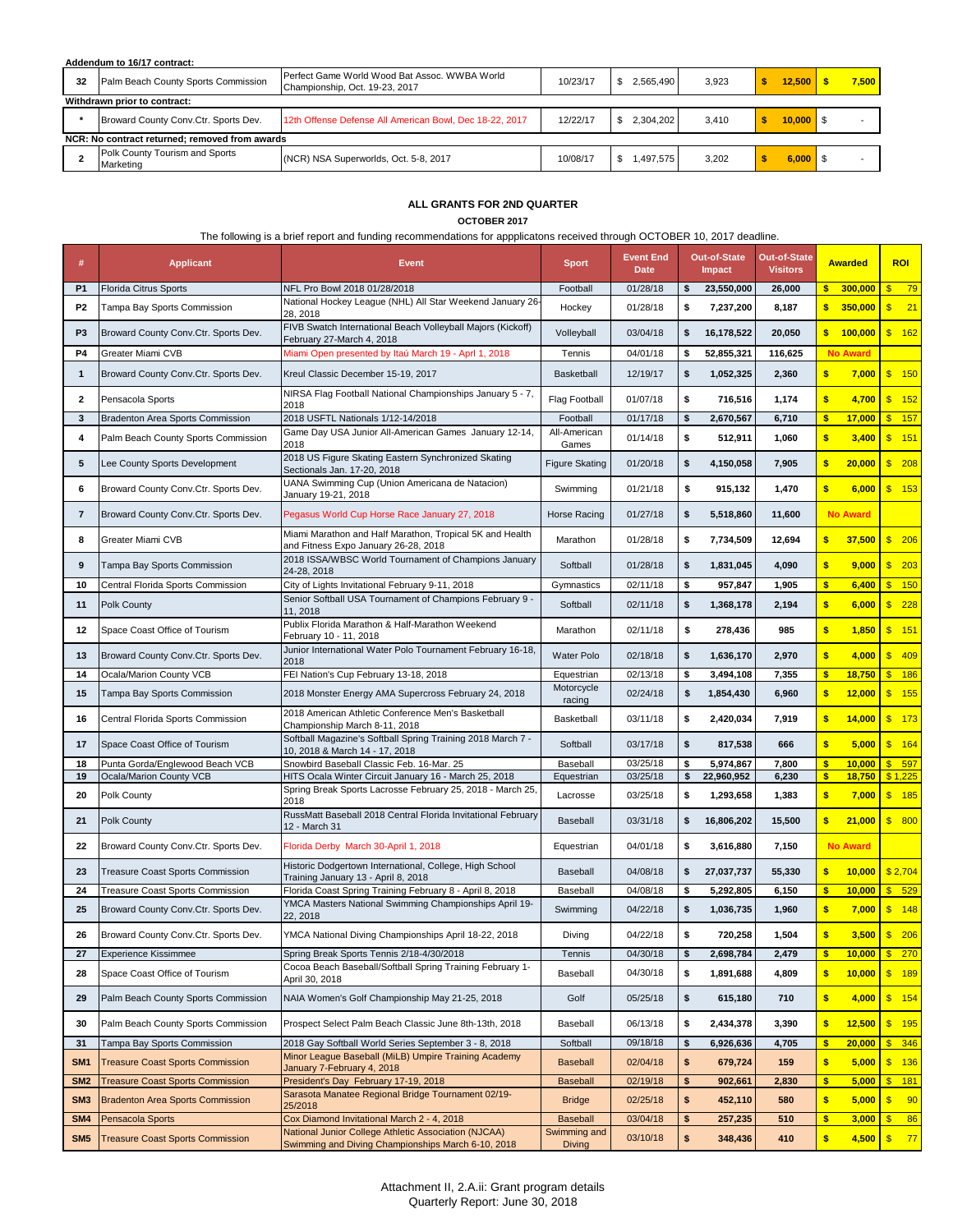| SM <sub>6</sub> | Central Florida Sports Commission                                 | George Mason University   Spring Spectacular March 16-<br>18.2018            | Golf                   | 03/18/18                  | S  | 71,323          | 153                    |          | 900                 | $\mathsf{s}$ | $-79$             |
|-----------------|-------------------------------------------------------------------|------------------------------------------------------------------------------|------------------------|---------------------------|----|-----------------|------------------------|----------|---------------------|--------------|-------------------|
| SM7             | <b>Pensacola Sports</b>                                           | Pensacola Collegiate Tennis Invitational March 15 - 18, 2018                 | <b>Tennis</b>          | 03/18/18                  |    | 217,636         | 349                    | S        | 2,000               | S            | 109               |
| SM <sub>8</sub> | Punta Gorda/Englewood Beach Visitor &<br><b>Convention Bureau</b> | SpringFling Women's Collegiate Lacrosse Tournament Mar.<br>4-24, 2018        | Lacrosse               | 03/24/18                  |    | 1,541,304       | 1,829                  |          | 5,000               |              | \$308             |
| SM <sub>9</sub> | <b>Pensacola Sports</b>                                           | Pensacola Beach Firefighters Challenge April 13-14, 2018                     | Obstacle<br>course     | 04/14/18                  | S. | 137,035         | 452                    | S        | 1,000               |              | \$ 137            |
|                 | <b>SM10</b> Central Florida Sports Commission                     | Horizon League   2018 Men's & Women's Golf Championship<br>April 21-24, 2018 | Golf                   | 04/24/18                  | я  | 92,915          | 138                    |          | 1,200               | $\mathsf{s}$ | 77                |
| <b>SM11</b>     | <b>Pensacola Sports</b>                                           | Pensacola Beachfest April 28-29, 2018                                        | <b>Multiple Sports</b> | 04/28/18                  | S  | 125,031         | 466                    | <b>S</b> | 1,000               |              | $\frac{125}{125}$ |
|                 | <b>SM12</b> Central Florida Sports Commission                     | NCAA   2018 Division III Women's Golf Championship May 8-<br>11, 2018        | Golf                   | 05/11/18                  |    | 257,389         | 313                    | Ŝ        | 3,200               | $\mathbf{s}$ | 80                |
|                 |                                                                   |                                                                              |                        | <b>Totals as Received</b> |    | 242,139,266     | 378,168                |          | \$1,103,150         | S            | 219               |
|                 |                                                                   |                                                                              |                        | <b>Totals as Awarded</b>  |    | 180,148,205     | 242,793                |          | \$1,103,150         | s            | 163               |
|                 |                                                                   |                                                                              | #                      | <b>OOS</b> Impact         |    | <b>Visitors</b> | <b>Type of Grant</b>   |          | Award               |              | ROI               |
|                 |                                                                   |                                                                              | 3                      | 99,821,043<br>S           |    | 170,862         | Major                  | Ŝ.       | 750,000             |              | 133               |
|                 |                                                                   |                                                                              | 29                     | 137,235,424               |    | 199,117         | Regional               | s.       | 316,350             |              | 434               |
|                 |                                                                   |                                                                              | 12                     | 5,082,799                 |    | 8,189           | <b>Small Market \$</b> |          | 36,800              |              | 138               |
|                 |                                                                   |                                                                              | 44                     | 242,139,266<br>s          |    | 378,168         | Totals                 |          | $$1,103,150$ $$219$ |              |                   |

### **ALL GRANTS FOR QUARTER JANUARY 2018**

The following is a brief report and funding recommendations for appplicatons received through JANUARY 10, 2018 deadline.

|                   | <b>Applicant</b>                                       | <b>Event</b>                                                                                     | <b>Sport</b>          | <b>Event End</b><br><b>Date</b> | <b>Out-of-State Impact</b><br>w/o tax | <b>Out-of-State</b><br><b>Visitors</b> |                  | <b>Awarded</b> | <b>ROI</b>       |
|-------------------|--------------------------------------------------------|--------------------------------------------------------------------------------------------------|-----------------------|---------------------------------|---------------------------------------|----------------------------------------|------------------|----------------|------------------|
| $\mathbf 1$       | Polk County                                            | Ironman 70.3 Florida, April 6-8, 2018                                                            | Triathlon             | 04/08/18                        | \$<br>2,573,752                       | 5,728                                  | \$               | 10,000         | $\frac{1}{257}$  |
| $\overline{2}$    | Greater Miami Convention & Visitors<br>Bureau          | South Beach Triathlon, April 14-15, 2018                                                         | Triathlon             | 04/15/18                        | \$<br>1,297,398                       | 2,174                                  | $\mathbf{s}$     | 8,650          | \$ 150           |
| 3                 | Polk County                                            | Homeschool World Series, 2018 May 1-8, 2018                                                      | Baseball              | 05/08/18                        | \$<br>1,012,180                       | 1,210                                  | $\bullet$        | 2,960          | \$342            |
| 4                 | <b>Broward County Convention Center Sports</b><br>Dev. | XIII CMAS Fin Swimming World Cup 2018 - IV round Coral<br>Springs EEUU, May 11-13, 2018          | Swimming              | 05/13/18                        | \$<br>670,370                         | 1,250                                  | $\frac{1}{2}$    | 4,470          | \$ 150           |
| 5                 | Sarasota County Sports Comm.                           | USRowing Southeast Regional Championships, May 12-13,<br>2018                                    | Rowing                | 05/13/18                        | \$<br>606,839                         | 1,580                                  | $\bullet$        | 2,500          | \$ 243           |
| 6                 | Greater Miami Convention & Visitors<br>Bureau          | ITF Young Seniors World Team and Individual<br>Championships, April 30 - May 15, 2018            | Tennis                | 05/15/18                        | \$<br>3,139,046                       | 2,121                                  | $\bullet$        | 20,000         | \$ 157           |
| $\overline{7}$    | <b>Broward County Convention Center Sports</b><br>Dev. | USTA National Clay Court Championship May 12-18, 2018                                            | Tennis                | 05/18/18                        | \$<br>623,443                         | 613                                    | $\bullet$        | 4,000          | \$ 156           |
| 8                 | Palm Beach County Sports Comm.                         | U.S. Amateur Four-Ball Championship, May 19-23, 2018                                             | Golf                  | 05/23/18                        | \$<br>772,950                         | 869                                    | $\frac{1}{2}$    | 4,000          | \$ 193           |
| 9                 | Tampa Bay Sports Comm.                                 | NCAA Division I Men's and Women's Outdoor Track and<br>Field East Preliminary, May 24-26, 2018   | Track & Field         | 05/26/18                        | \$<br>5,269,420                       | 6,950                                  | $\bullet$        | 20,000         | \$ 263           |
| 10                | Sarasota County Sports Comm.                           | NCAA Women's DI, DII, DIII Rowing National Championship,<br>May 23-27, 2018                      | Rowing                | 05/27/18                        | \$<br>1,398,422                       | 2,417                                  | $\mathbf{s}$     | 9,000          | \$ 155           |
| 11                | <b>Broward County Convention Center Sports</b><br>Dev. | Northwest Track & Field Classic, June 8-10, 2018                                                 | Track & Field         | 06/10/18                        | \$<br>3,523,340                       | 6,020                                  | $\frac{1}{2}$    | 10,000         | \$352            |
| 12                | <b>Broward County Convention Center Sports</b><br>Dev. | USTA National Championships, June 11-17, 2018                                                    | Tennis                | 06/17/18                        | \$<br>3,088,379                       | 5,510                                  | $\bullet$        | 20,000         | \$ 154           |
| 13                | <b>Broward County Convention Center Sports</b><br>Dev. | AAU Karate National Championships, June 25-30, 2018                                              | Karate                | 06/30/18                        | \$<br>2,307,320                       | 4,750                                  | $\sim$           | 15,380         | \$ 150           |
| 14                | Palm Beach County Sports Comm.                         | USA Baseball National Team Championships June 15 - July<br>1.2018                                | Baseball              | 07/01/18                        | \$<br>3,371,257                       | 3,944                                  | \$               | 12,500         | \$ 270           |
| 15                | Sarasota County Sports Comm.                           | USSSA FL Open World Series June 27 - July 1, 2018                                                | Baseball              | 07/01/18                        | \$<br>1,492,274                       | 2,813                                  | $\frac{1}{2}$    | 7,500          | \$ 199           |
| 16                | Tampa Bay Sports Comm.                                 | 2018 AAU Gymnastics National Championship June 28 -<br>July 1, 2018                              | Gymnastics            | 07/01/18                        | \$<br>3,045,896                       | 5,053                                  | $\bullet$        | 18,000         | \$ 169           |
| 17                | <b>Broward County Convention Center Sports</b><br>Dev. | AAU Taekwondo National Championships June 29-July 8,<br>2018                                     | Taekwondo             | 07/08/18                        | \$<br>7,067,414                       | 6,362                                  | $\sim$           | 45,000         | \$ 157           |
| 18                | Jacksonville Sports Council                            | 60th U.S. National Baton Twirling Championships, July 7-14<br>2018                               | <b>Baton Twirling</b> | 07/14/18                        | \$<br>1,078,828                       | 2,105                                  | $\bullet$        | 6,550          | \$ 165           |
| 19                | Pasco County Sports Comm.                              | 2018 TORHS 2Hot4Ice National Championship, Jul. 6-15,<br>2018                                    | Roller Hockey         | 07/15/18                        | \$<br>2,386,673                       | 2,601                                  | \$               | 15,000         | \$ 159           |
| 20                | Lee County Sports Dev.                                 | Perfect Game Baseball Championship Series (BCS), June<br>22-July 22, 2018                        | Baseball              | 07/22/18                        | \$<br>6,594,570                       | 8,550                                  | $\frac{1}{2}$    | 25,000         | \$ 264           |
| 21                | Palm Beach County Sports Comm.                         | United States Tennis Association (USTA) National Clay<br>Court Championships, July 14 - 22, 2018 | Tennis                | 07/22/18                        | \$<br>1,173,147                       | 1,570                                  | $\frac{1}{2}$    | 6,000          | \$ 196           |
| 22                | Pensacola Sports                                       | Optimist National Championships, July 14-22, 2018                                                | Sailing               | 07/22/18                        | \$<br>1,559,000                       | 1,550                                  | $\frac{1}{2}$    | 8,000          | \$ 195           |
| 23                | Palm Beach County Sports Comm.                         | Team Showcase League (TSL) 2018 National World Series<br>July 26-29, 2018                        | Baseball              | 07/29/18                        | \$<br>1,765,567                       | 2,930                                  | $\bullet$        | 10,000         | \$ 177           |
| 24                | Palm Beach County Sports Comm.                         | Optimist International Junior Golf Championships, July 17 -<br>August 1, 2018                    | Golf                  | 08/01/18                        | \$<br>1,365,681                       | 1,893                                  | $\boldsymbol{s}$ | 7,500          | \$ 182           |
| 25                | Central Florida Sports Comm.                           | World Baton Twirling Championship, July 29-August 5, 2018                                        | <b>Baton Twirling</b> | 08/05/18                        | \$<br>1,069,474                       | 1,240                                  | $\bullet$        | 7,000          | \$ 153           |
| 26                | Sarasota County Sports Comm.                           | 2018 World Rowing Masters Regatta September 27-30, 2018                                          | Rowing                | 09/30/18                        | \$<br>5,070,647                       | 6,505                                  | $\bullet$        | 33,800         | \$ 150           |
| SM <sub>1</sub>   | Pensacola Sports                                       | Pro Watercross Tour May 4 - 6, 2018                                                              | <b>Watercross</b>     | 05/06/18                        | \$<br>501,997                         | 1,064                                  | $\bullet$        | 4,500          | \$ 112           |
| SM <sub>2</sub>   | Central Florida Sports Comm.                           | NAIA Softball World Series May 25-31, 2018                                                       | Softball              | 05/31/18                        | \$<br>484,848                         | 769                                    | $\bullet$        | 5,000          | $\frac{1}{2}$ 97 |
| SM <sub>3</sub>   | Charlotte County Board of County Comm.                 | Sugar Bert Boxing National Championship Qualifier, June 1-<br>3, 2018                            | <b>Boxing</b>         | 06/03/18                        | \$<br>380,396                         | 960                                    | $\sim$           | 5,000          | \$76             |
| SM4               | Gainesville Sports Commisson                           | US Amateur Basketball Boys National Championships, June<br>28-July 1, 2018                       | <b>Basketball</b>     | 07/01/18                        | \$<br>795,090                         | 2,160                                  | $\boldsymbol{s}$ | 5,000          | \$ 159           |
| SICA <sub>1</sub> | Central Florida Sports Comm.                           | U.S. Figure Skating Governing Council and Annual Meetings.<br>May 6th 2018                       | Conference            | 05/06/18                        | \$<br>350,775                         | 450                                    | \$               | 4,500          | $\frac{1}{2}$ 78 |